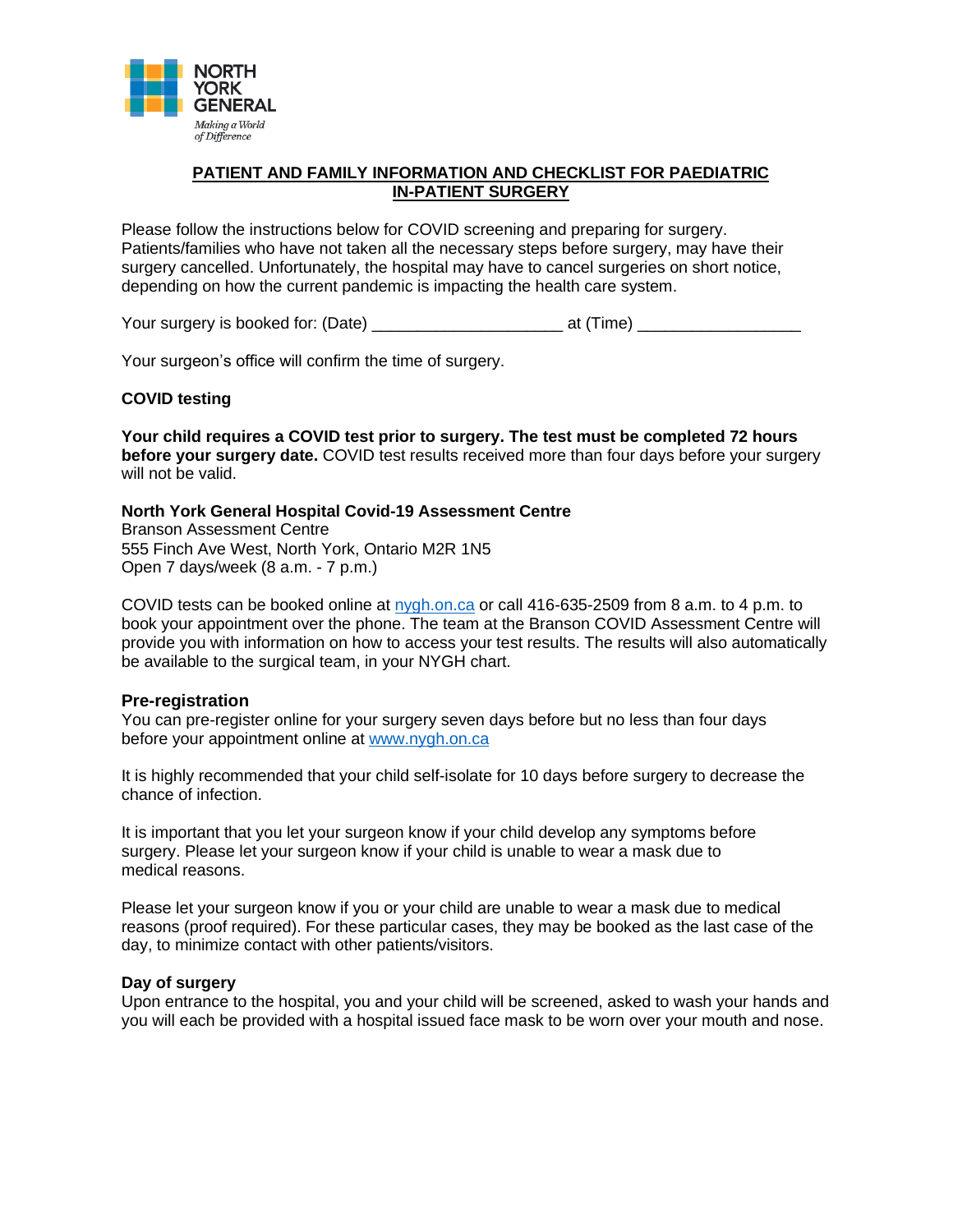

# **You must bring your child's health card to your surgery appointment.**

# Please note the **South Entrance is for drop off and entrance only** and **West Exit for pick up only.**

While inside the hospital please follow the safety measures in place to protect you and your child:

- Keep a mask on at all times, covering your mouth and nose.
- Wash your hands frequently, especially before and after eating or touching your face
- Follow physical distancing of 2 meters (6 feet), this includes seating in waiting areas, elevators and line-ups. Signage around the hospital is posted to provide reminders.

# **INFORMATION ABOUT PARENTS/CAREGIVERS/VISITORS**

In order to protect patients and staff, only one designated parent/caregiver/visitor is permitted to accompany each child having surgery and staying in the hospital. This designated person must:

- Be well and pass the screening at the main entrance of the hospital
- Wear a mask for the duration of the hospital stay
- Remain the same throughout the hospital stay
- Must not exit and re-enter the hospital
- Agree to follow hospital infection prevention and control practices (wearing a mask, practicing good hand hygiene, practising physical distancing)

### **Unwell parents/caregivers/visitors will not be permitted to enter the hospital and your child's surgery will need to be re-scheduled, if another parent/caregiver/support person is unavailable**

# CHECKLIST OF INSTRUCTIONS BEFORE SURGERY

If your child's health changes or they develop a cough, cold or fever within the seven (7) days before the scheduled surgery, please call your child's surgeon's as soon as possible.

You can pre-register online seven days before, but no later than 4 days prior to your child's surgery date. Please visit the site at [www.nygh.on.ca.](http://www.nygh.on.ca/)

In addition to the COVID test, your surgeon's office will call you the day before surgery to prescreen your child. (Please see the screening tool document for reference.)

Please do not allow your child to eat (including gum, candy or lozenges) after midnight the night before your surgery. Your child can have 1-2 cups (500ml max) of one of the following listed **clear liquids** only**:** apple juice, ginger ale, water, up to 2 HOURS before your surgery **(no milk or cream)**. For infants and young children, they may be breastfed or be given expressed breastmilk by bottle, up 4 HOURS before surgery or may be fed formula up to 6 HOURS before surgery. You may also have your child brush their teeth on the morning of their surgery.

*If these guidelines are not followed, your surgery may be delayed or cancelled for safety reasons.* 

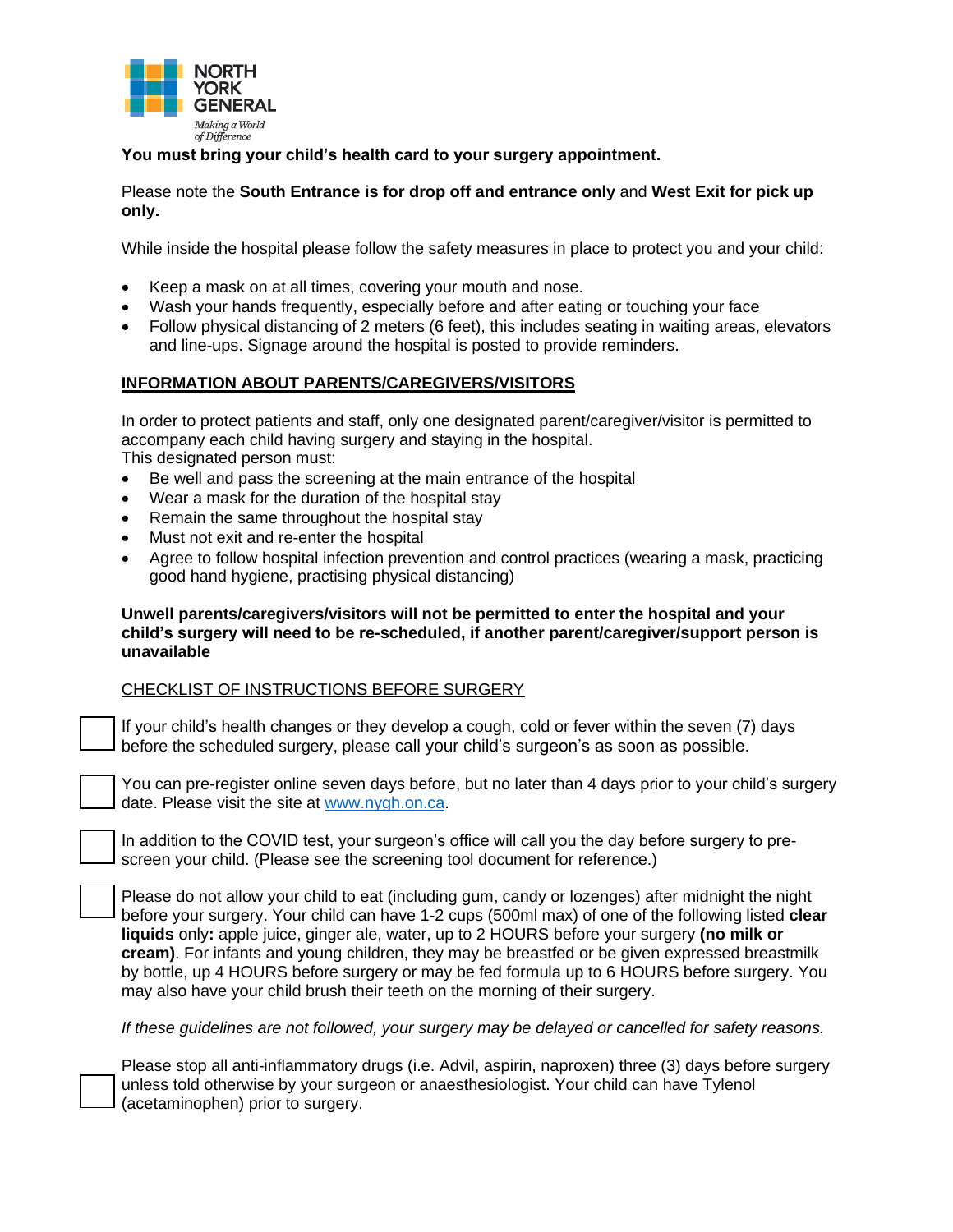

| Please stop all vitamins, supplements, herbal and green teas seven (7) days before surgery.                                                                                                                                                                                                                                                                                                                                                |
|--------------------------------------------------------------------------------------------------------------------------------------------------------------------------------------------------------------------------------------------------------------------------------------------------------------------------------------------------------------------------------------------------------------------------------------------|
| Do not allow your child to apply body lotion, make-up, nail polish, or perfumes on the day of<br>surgery.                                                                                                                                                                                                                                                                                                                                  |
| Please do not allow your child to remove hair from the operative site within seven (7) days of<br>surgery. Doing so can increase their risk of infection.                                                                                                                                                                                                                                                                                  |
| Please leave valuables at home. The hospital is not responsible personal items left unattended,<br>e.g. jewelry, money, mobility aids, hearing aids, glasses.                                                                                                                                                                                                                                                                              |
| Please have your child dressed in loose, comfortable clothing and bring a bag to hold them in<br>during their surgery. If your child wears contact lenses, please have them bring their lens holder<br>with them or wear their glasses the day of surgery. If your child requires the use a mobility aid,<br>please label it with their name and bring it with them. We will provide a locker for you to store your<br>child's belongings. |
| Please bring toiletries (i.e. soap, toothbrush, toothpaste) and tissues for yourself and your child.<br>These items are not supplied by the hospital.                                                                                                                                                                                                                                                                                      |
| Please bring all necessary clothing for you and your child for the duration of your stay.                                                                                                                                                                                                                                                                                                                                                  |
| As there are no 'in and out' of hospital privileges. Please plan accordingly for food for the<br>designated visitor accompanying the patient.                                                                                                                                                                                                                                                                                              |
| <b>Food - Eating or Drinking:</b>                                                                                                                                                                                                                                                                                                                                                                                                          |
| To avoid the need to exit/re-enter the hospital, food may be brought from home or purchased at<br>hospital food stations.                                                                                                                                                                                                                                                                                                                  |
| You can bring in some non-perishable food with you. Food from home or personal food ordered in<br>$\bullet$<br>cannot be stored in common unit fridges and cannot be heated in microwaves. There will not be any<br>food permitted in our common pantry area at this time. Any food or snacks brought in, must be kept at<br>the bedside with you                                                                                          |
| Food deliveries (by family member or food delivery service) must be received by the family<br>$\bullet$<br>member/parent/support person at the hospital door. Please perform hand hygiene upon entry to<br>hospital after any food deliveries.                                                                                                                                                                                             |
| Reusable containers, if used, must be cleaned/managed by the family member/parent/support<br>$\bullet$<br>person.                                                                                                                                                                                                                                                                                                                          |
| No food may be left with NYGH staff to be delivered to patients/visitors.<br>$\bullet$                                                                                                                                                                                                                                                                                                                                                     |
| All food must be eaten in patient rooms (no cafeteria seating). Common seating areas are for staff<br>only.                                                                                                                                                                                                                                                                                                                                |
| Please always practice good hand hygiene, including when entering/leaving the patient's<br>$\bullet$<br>room/hospital and before eating food.                                                                                                                                                                                                                                                                                              |

# **Due to COVID-19 there are only limited retail food options on site:**

1st floor: Tim Hortons: 24/7

Ground Floor south lobby: Starbucks: 6:30 a.m.-9 p.m. Mon to Fri and 9 a.m.-5 p.m. Sat and Sun The Market: 10 a.m.-5 p.m. Mon to Fri

# **Off unit Privileges**